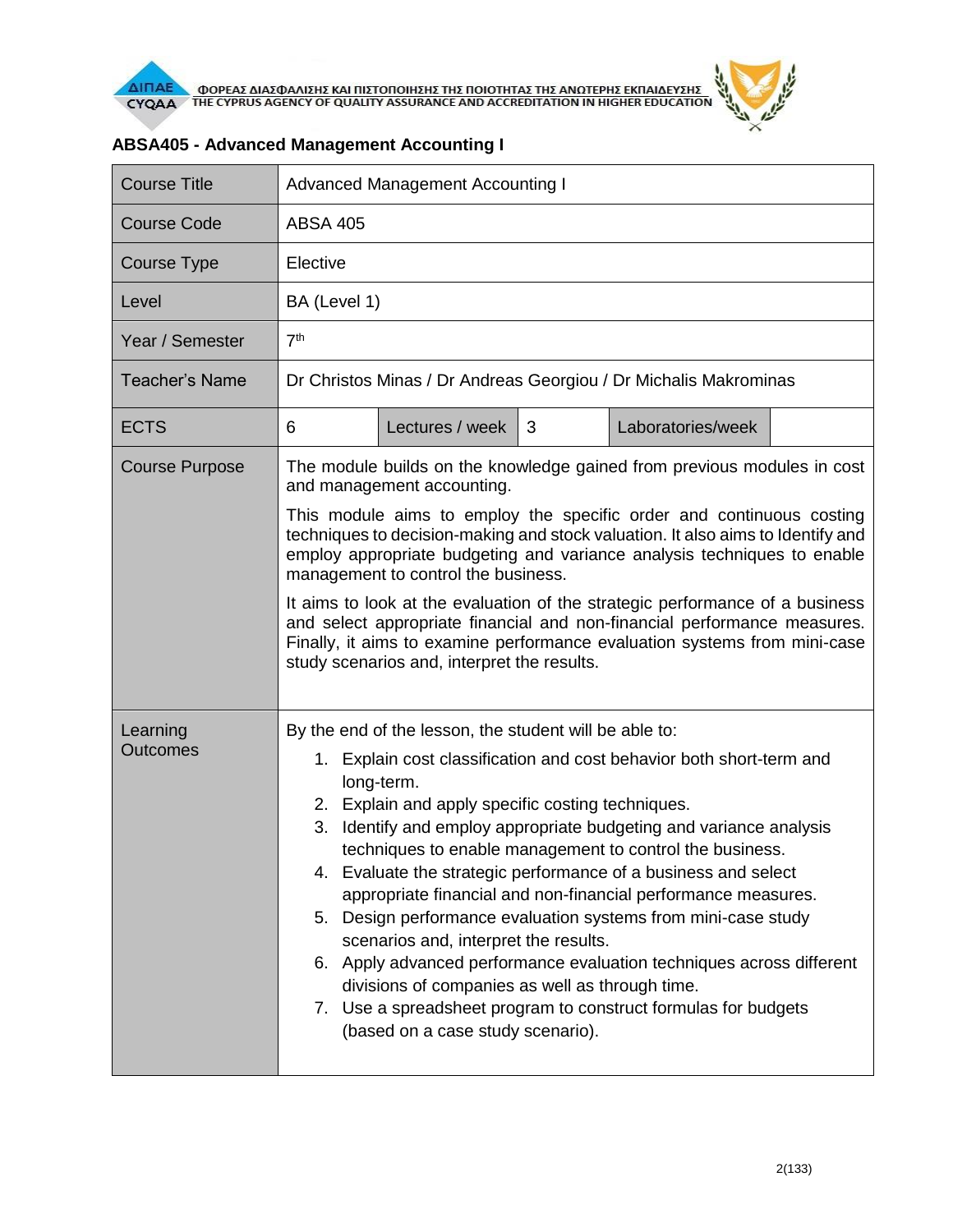



| Prerequisites           | ABSA 206.                                                                                                                                                                                                                                                                                                                                                                                                                                                                                       | Corequisites | None.                                                                    |  |
|-------------------------|-------------------------------------------------------------------------------------------------------------------------------------------------------------------------------------------------------------------------------------------------------------------------------------------------------------------------------------------------------------------------------------------------------------------------------------------------------------------------------------------------|--------------|--------------------------------------------------------------------------|--|
| <b>Course Content</b>   | • Cost classification and behaviour: Explain the theory and practice of<br>cost classification and behaviour: Recognise the types of costs;<br>construct short-term behavior curves in relevant ranges; construct<br>marginal cost curves, and long-term cost curves including the learning<br>theory curve and envelope curve.                                                                                                                                                                 |              |                                                                          |  |
|                         | • Costing techniques: Recognise the theory and practice behind specific<br>order costing techniques including process costing and job costing.<br>Evaluate the theory and practice of continuous costing. Apply the<br>equivalent units approach to process costing. Explain and apply the<br>treatment of normal/abnormal spoilage (losses).                                                                                                                                                   |              |                                                                          |  |
|                         | • Standard Costing and Variance Analysis: Critically analyse the theory<br>and practice of standard costing and its relevance to controlling<br>performance. Apply: flexible budget variance analysis; variance<br>decomposition (how variances are interrelated) and, reverse variances<br>(using variances to calculate related variables) in mini case studies<br>and/or elaborate exercises.                                                                                                |              |                                                                          |  |
|                         | • Performance measurement: Explain the performance hierarchy.<br>Analyse the scope of performance measurement. Evaluate performance<br>measurement indicators both financial and non-financial (performance<br>analysis). Evaluate the effect of external considerations on performance.<br>Design and interpret performance evaluation systems. Apply advanced<br>performance evaluation techniques across different divisions of<br>companies (profit organisations) as well as through time. |              |                                                                          |  |
|                         | operational variances. Construct operating statements reconciling<br>budgeted profit to actual profit.                                                                                                                                                                                                                                                                                                                                                                                          |              | • Traditional, mix/yield/quantity variances. Calculate both planning and |  |
|                         | • Budgetary control: Identifying and appraising alternative systems of<br>budgeting systems such as zero rated budgeting. Analyse research<br>concerning the behavioural aspects of budgeting. Discussing current<br>developments in the areas of: budgeting and critique to variance<br>analysis.                                                                                                                                                                                              |              |                                                                          |  |
|                         | <b>Budgets:</b> Identify the components of the master budget. Prepare<br>of advanced budgeting and advanced variance analysis techniques.                                                                                                                                                                                                                                                                                                                                                       |              | different types of budgets including the master budget. Discuss aspects  |  |
| Teaching<br>Methodology | The taught part of course is delivered to the students by means of lectures,<br>conducted with the help of computer presentations. Lecture notes and<br>presentations are available through the web for students to use in<br>combination with the textbooks.                                                                                                                                                                                                                                   |              |                                                                          |  |